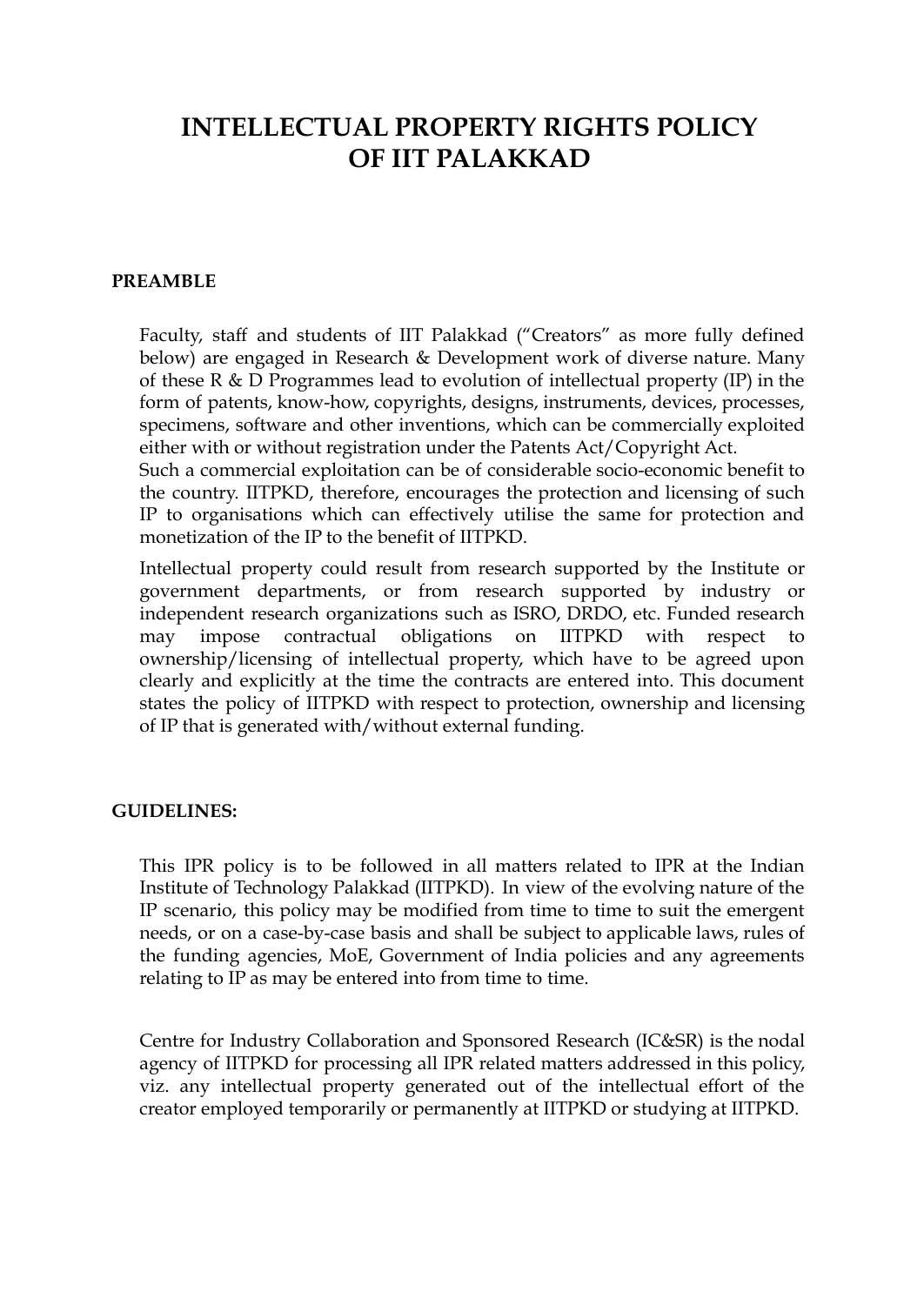## **1. Objective**

The objective of this policy document is to lay down the policy to:

- a) foster, stimulate and encourage creative activities in the widest sense in the areas of technology, sciences and humanities.
- b) protect the legitimate interests of faculty/scholars/students of IITPKD and the society and to avoid as far as possible conflict of opposing interests.
- c) lay down a transparent administration system for the ownership control and assignment of intellectual properties and sharing of the revenues generated by the intellectual properties generated and owned by IITPKD.

# **2. Definitions**

The meaning of terms in these rules is as given below, unless the context otherwise requires.

- a) "**Copyright**" means the exclusive right granted by law for a certain period of time to an author to reproduce, print, publish and sell copies of his or her creative work.
- b) "**Creator**" means any employee, student, research associate, staff or persons at the Indian Institute of Technology Palakkad and includes those who are on probation, those who are employed on temporary basis either in IITPKD and/or in projects and those who are research workers, research scholars or students who are responsible for the creation of an Intellectual Property, using the facilities of IITPKD.
- c) "**Director**" means the Director of the Indian Institute of Technology Palakkad.
- d) "**IITPKD**" means the Indian Institute of Technology Palakkad.
- e) "**Intellectual Property**" broadly includes any property generated out of intellectual effort of the creator(s). It includes but not limited to
	- (i) New and useful scientific and technical advancement in the form of innovations, inventions, products and processes, computer hardware and software, materials, chemical, biological varieties etc. which are patentable.
	- (ii) Industrial and architectural designs, models, drawings, software, creative, artistic and literary works teaching resource materials generated, records of research etc., which are copyrightable.
	- (iii) Trademarks, service marks, logos etc.
- f) "**IPR Committee**" The committee constituted by the Director from time to time to evaluate and make recommendations regarding IP related issues.
- g) "**Patent**" means a patent granted under the provisions of the Indian Patents Act, 1970.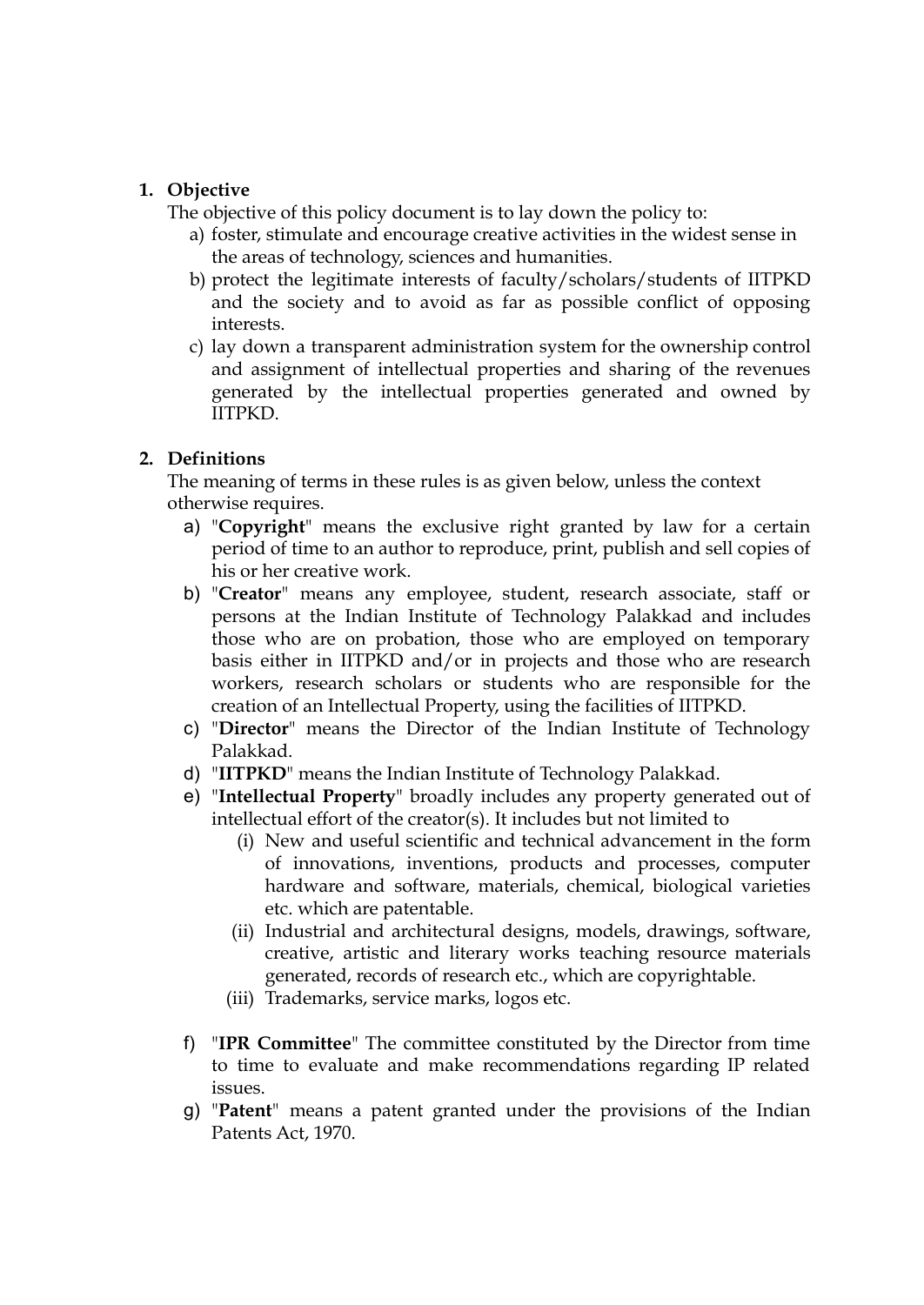- h) "**Patentee**" means the person for the time being entered on the Register of Patents kept under the Indian Patents Act, 2002 as the generator or proprietor of the patent.
- i) "**Revenue**" is any payment received as per an agreement by the Institute usually for legal use of an Intellectual Property through a license.

## **3. Ownership**

- **a) Inventions, Designs, Integrated Circuit Layouts and other creative works:**
	- (i) IITPKD shall be the owner of all intellectual properties (IP) including inventions, software, designs and integrated circuits layouts, specimens, created by creators, unless specific agreements / contracts are entered into by IITPKD as described below, prior to the creation of the IP, with an agency funding the research leading to the creation of the IP, or with a temporary employee or student.
	- (ii) Specific provisions related to IPR made in contracts governing the collaborative activity shall determine the ownership of IP arising out of sponsored or collaborative research, or consultancy assignment. The MoU / contract for such a project may require (a) joint ownership of such IP between IITPKD and the sponsor, or (b) full ownership of such IP by the sponsor, or (c) exclusive licensing of such IP owned by IITPKD to the sponsor or its nominees, or (d) a separate agreement / contract to be entered into at a later date consequent to creation of such IP, for exclusive / non-exclusive ownership / licensing of the IP. In all these cases, the contract / agreement / MOU will specify conditions such as right of first refusal to such IP if applicable, the fee/royalty payable for ownership / licensing of such IP as applicable, and also specify how the patent filing, registration and maintenance costs will be borne by the sponsor and / or IITPKD. When faculty / staff enter into an agreement for undertaking sponsored research or consultancy, they are required to assist IITPKD to determine which of the above options is applicable to the particular project given the nature of research proposed to be undertaken, the degree to which prior relevant expertise of the researchers and IITPKD facilities are leveraged, and the amount of funding provided.
	- (iii) If an IP is created as a result of a sponsored research project or consultancy assignment/ project where the contract / MOU / agreement does not specify the ownership and / or licensing of such IP, IITPKD and the sponsor shall jointly own the IP. IITPKD may however, if it deems appropriate, enter into a separate agreement / contract with the sponsor for licensing the IP to it, which will specify payment of additional fees / royalty.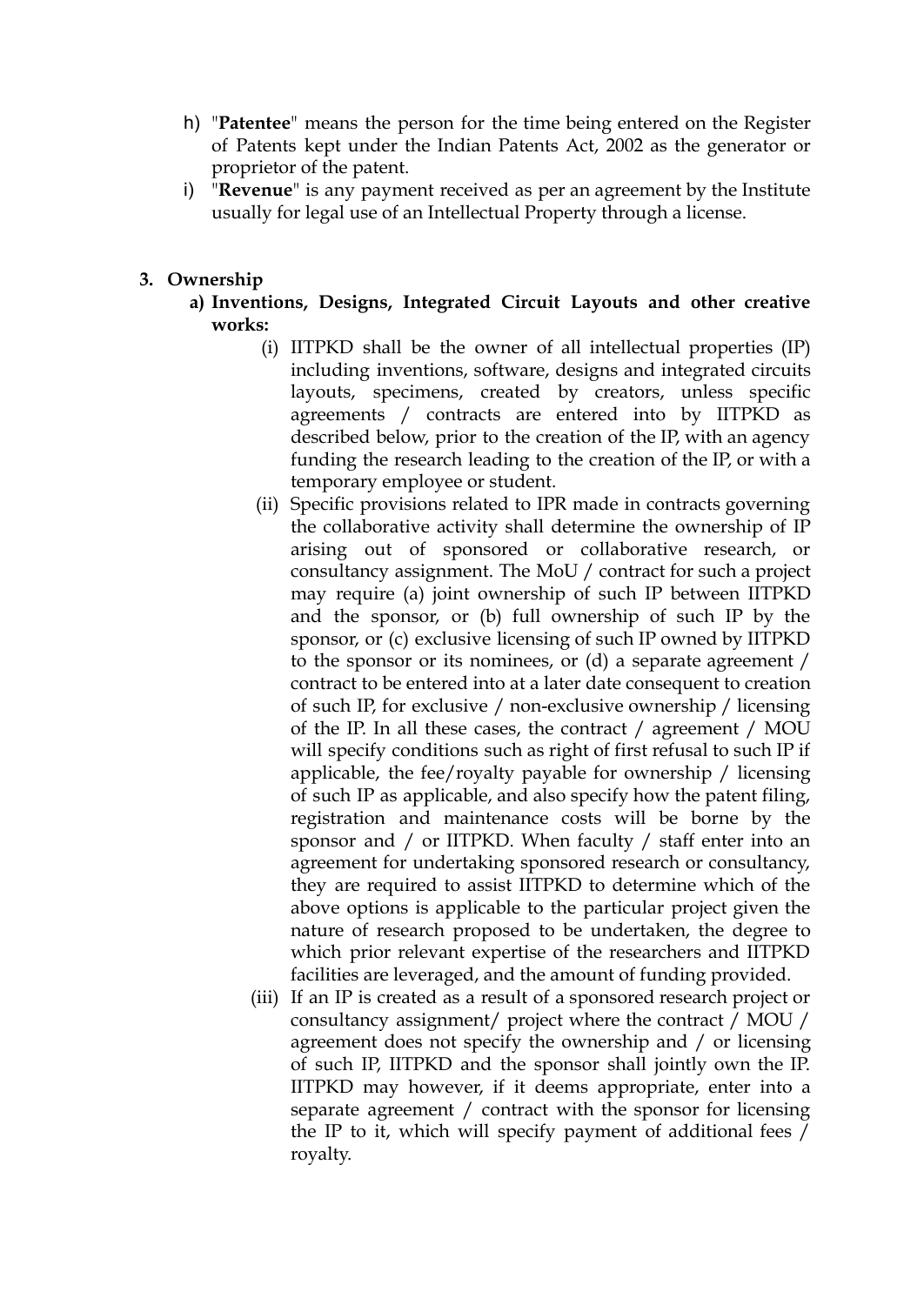- (iv) An employee of IITPKD who is on sabbatical or other forms of long leave, or a student who is on leave or is permitted by IITPKD to be employed in an organization while being registered as a student, and who is engaged in research in an/the organization with the permission of IITPKD, will be permitted to directly negotiate with the organization, the terms of any IP sharing that is generated, in its entirety and without any use of IITPKD resources, during the duration of the engagement in that organization. However, any revenue that is received by the employee/student subsequently while on duty at IITPKD, as royalty / fees for the IP generated as above, shall be subjected to the prevailing IPR revenue sharing norms of IITPKD. IP developed by the said employee or student during this period without involvement of creators who are employees or students of IITPKD will be outside the purview of this policy. However, in case the IP so created by the employee/student, during the leave period as described above, is based in part or full on prior IP developed at IITPKD, the employee/student is required to inform IITPKD and enable IITPKD to enter into a licensing agreement with the organization in which the employee/student is temporarily engaged. For all IP produced, and irrespective of the license provided to any party, IITPKD retains the right for research exemption and experimental use for patents, design rights, etc. on an IITPKD wide perpetual license towards its basic objectives of academics and enhancing research.
- (v) IITPKD may also in its sole discretion develop research on open source basis.

## **b) Copyrightable Works:**

- (i) Ownership of copyright of all copyrightable work including books and publications shall rest with the creator of the original work with the following exceptions:
	- If the work is produced during the course of sponsored and/or collaborative activity, specific provisions related to IPR made in contracts governing such activity shall determine the ownership of the copyright.
- (ii) IITPKD shall be the owner of the copyright of work, including software, created with significant use of IITPKD resources.
- (iii) IITPKD shall be the owner of the copyright on all teaching material developed as part of any of the academic/distance learning programs of IITPKD. However, the creator(s) shall have the right to use the material in her/his professional capacity.
- (iv) For all IP produced, and irrespective of the license provided to any party, IITPKD retains the right for research exemption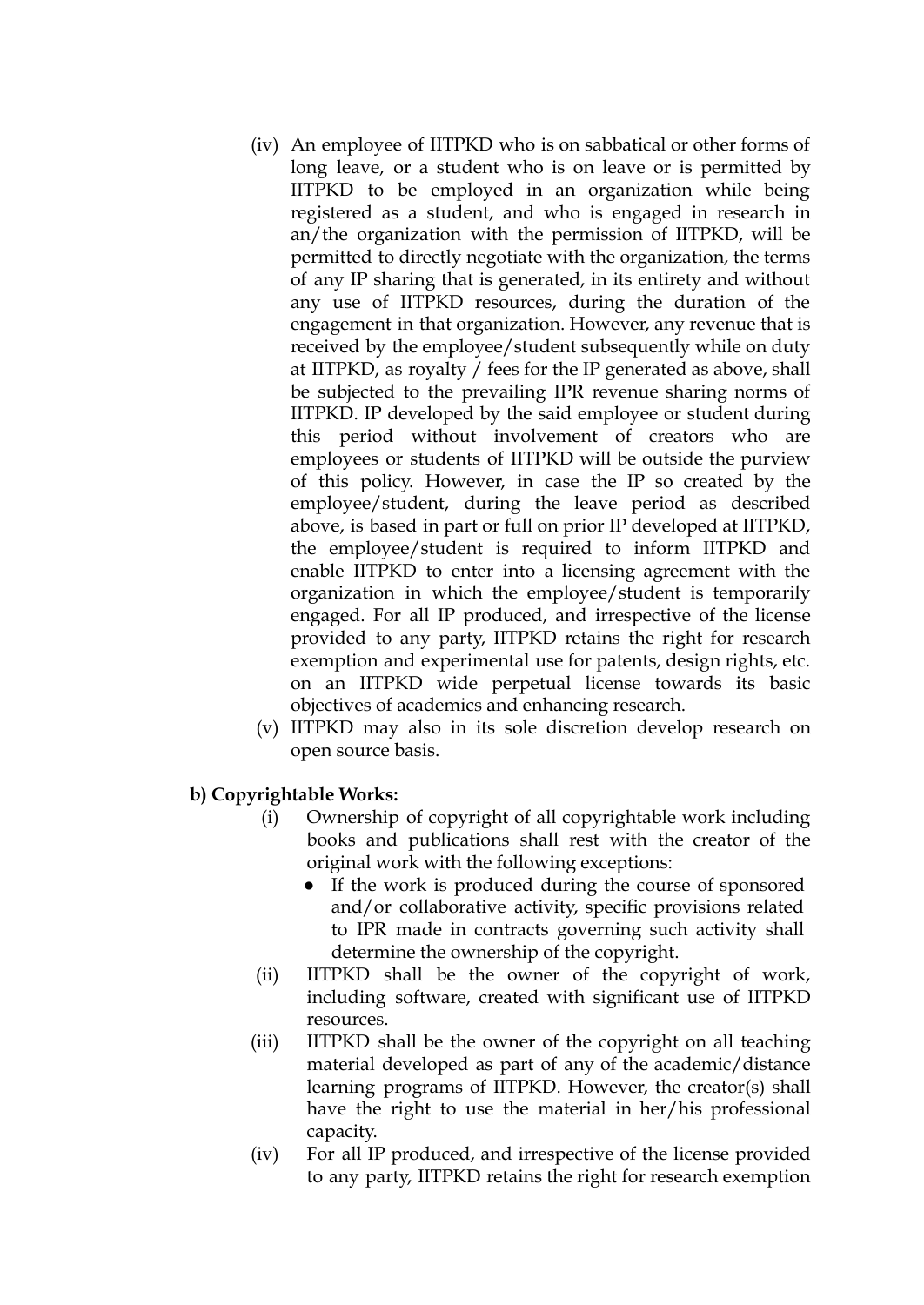under fair use of copyrights on an IITPKD wide perpetual license towards its basic objectives of academics and enhancing research.

## **c) Trade Mark(s) / Service Mark(s):**

Ownership of trade mark(s), service mark(s) logos created for IITPKD shall be with IITPKD.

(v) For all IP produced, IITPKD retains the right for research exemption under fair use of trademarks/service marks on an IITPKD wide perpetual license towards its basic objectives of academics and enhancing research . This is to enable IITPKD to benefit from IP created by its staff and students for carrying out its teaching and research functions.

# **4. Evaluation and Management of IP**

The IC&SR at IITPKD is responsible for evaluating, protecting, marketing, licensing and managing the IP generated at IITPKD. IITPKD mandates disclosure of all potential IP / Inventions / Innovations generated (conceived or reduced to practice in whole or in part) by members of the faculty or staff (including research staff, doctoral students, students and visiting scholars) of IITPKD in the course of their IITPKD related activities. IITPKD identifies the relevant statutory and other mechanisms not limited to Patent, Copyright, Trademark, Design Rights, Integrated Circuit, Plant Varieties and rest towards registration. Disclosure enables prompt action by IITPKD to appropriately protect and disseminate the research activities occurring at IITPKD. The creators of the IP shall thus provide all the necessary information to IC&SR in writing to enable it to determine whether IITPKD desires to own and manage the IP. An Invention will typically be patented by IITPKD if it has ultimate commercial motivation and viability, even if it is not in the immediate future. If IITPKD decides not to own and manage the IP, it shall permit the creator(s) to file patents and protect the IP on their own. However, share of IITPKD in revenue resulting from the employee / student from licensing from such IP will be determined as described in Section 9. In the case of patentable IP, it is essential that patent protection is filed before publication or disclosure in any other form in the public domain of the patentable IP.

The IPR Committee will examine the IP application and will then make specific recommendations regarding Patentability/Registration of the proposal by IITPKD. The committee may seek the assistance of experts for this purpose. In all these endeavours confidentiality of the IP shall be strictly ensured.

In case the contract / agreement / MOU with a sponsor specifies that the sponsor will manage the process of filing of patents and bear the associated costs, the creators will provide information to the Patent Cell / Office of each such filing / application. Details of the invention need not be provided in such cases in the interest of confidentiality, if so desired. Progress of the application through various stages, such as PCT, national phase, etc will be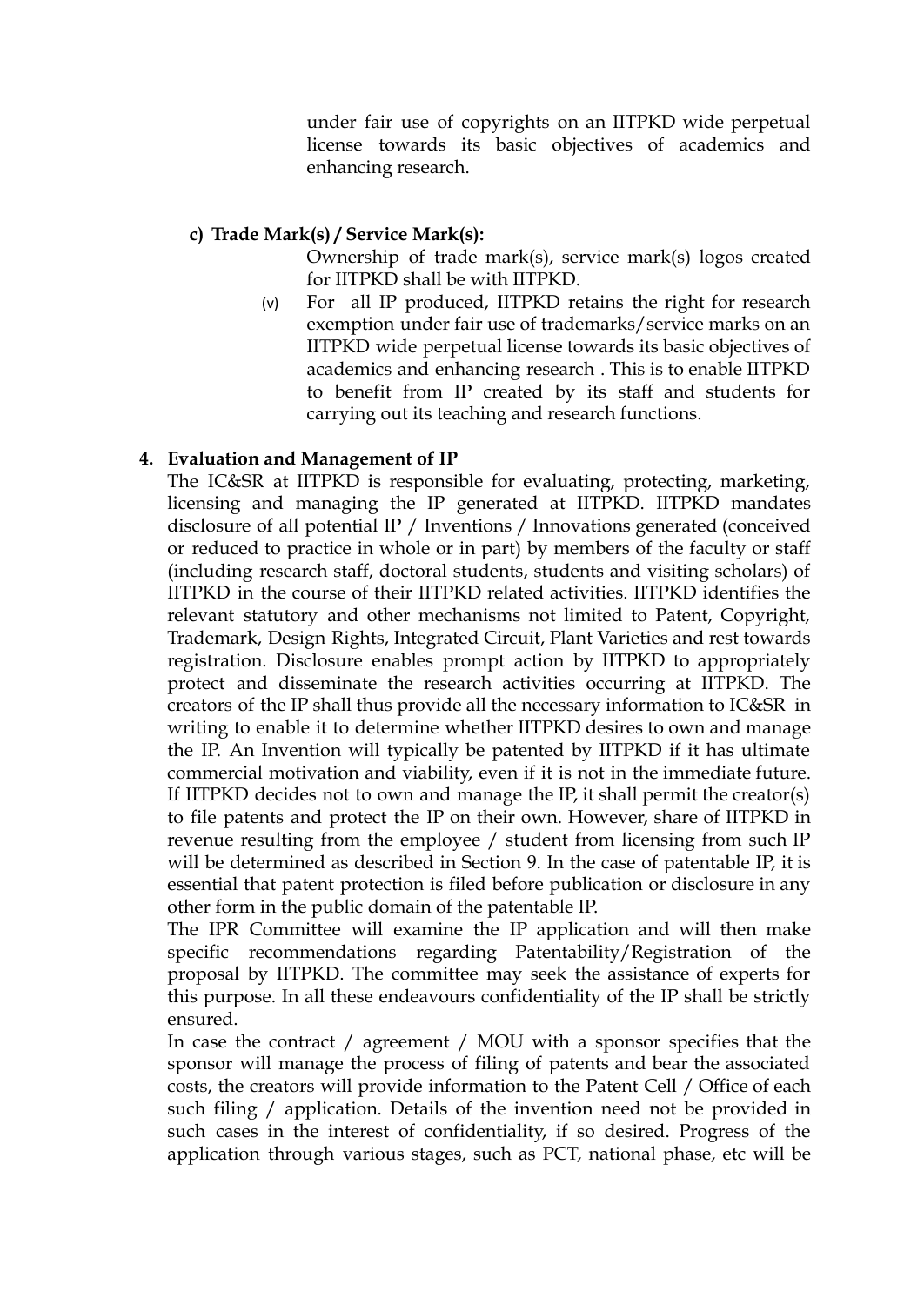informed to the Patent Cell / Office by the creators as and when the creators become aware of such progress.

# **5. Registration of patents /Copyrights:**

#### **a) Filing of Applications in India**

Creators of the know how/designs/ instruments/ devices/ processes/ specimens and other such IP, who want to get patent(s) for the patentable IPs are required to make an application for the purpose to the Dean, IC&SR as per the procedure specified by IITPKD at the time. In case, a sponsor of the research leading to the IP has contractually undertaken the responsibility of filing of applications, the creator may interact with the sponsor for the filing, after informing the Patent Cell / Office of the same. The creator is required to keep the Cell / Office informed of the progress of the application as it goes through various stages. The details of the application such as title, names of inventors, etc must be provided, although the invention details need not be provided as long as the details are not public knowledge in the patenting process.

Creator(s) are encouraged to file a provisional patent as soon as possible in order to protect their rights to the IP. If the creator(s) can pay for the cost of provisional filing from (a) the funds of the research project resulting in the IP, or (b) the professional development fund (PDF) of the creator(s), or (c) personal financial resources of the creator(s), the permission for filing of provisional patent will be given automatically before evaluation of the application made by the creator(s) by the IPR Committee. In such cases, the technical details of the invention need not be provided to the Patent Cell at this stage in the interest of confidentiality. However, should IITPKD after due evaluation decide not to manage the IP, the provisional application will lapse, unless the creator(s) decide to take up the subsequent stages on their own. In such cases, IITPKD will waive its rights to the ownership of the patent rights. If IITPKD decides to jointly or fully own and manage the IP, it will bear all costs related to filing and protection after the date on which it decides to do so. In case, the creator(s) paid for the provisional filing from personal financial resources or PDF, these costs will be reimbursed after IITPKD decides to own and manage the IP.

IP-related information will either not be disclosed at all, or be provided on a need-to-know basis to certain employees of IITPKD. All IITPKD employees associated with any activity of IITPKD shall treat all such IP-related information, which they may have access to as part of their official duties, as confidential. Such confidentiality shall be maintained till such time as required by IITPKD or by the relevant contract, if any, between IITPKD and concerned parties, unless such knowledge is in the public domain or is generally available to the public.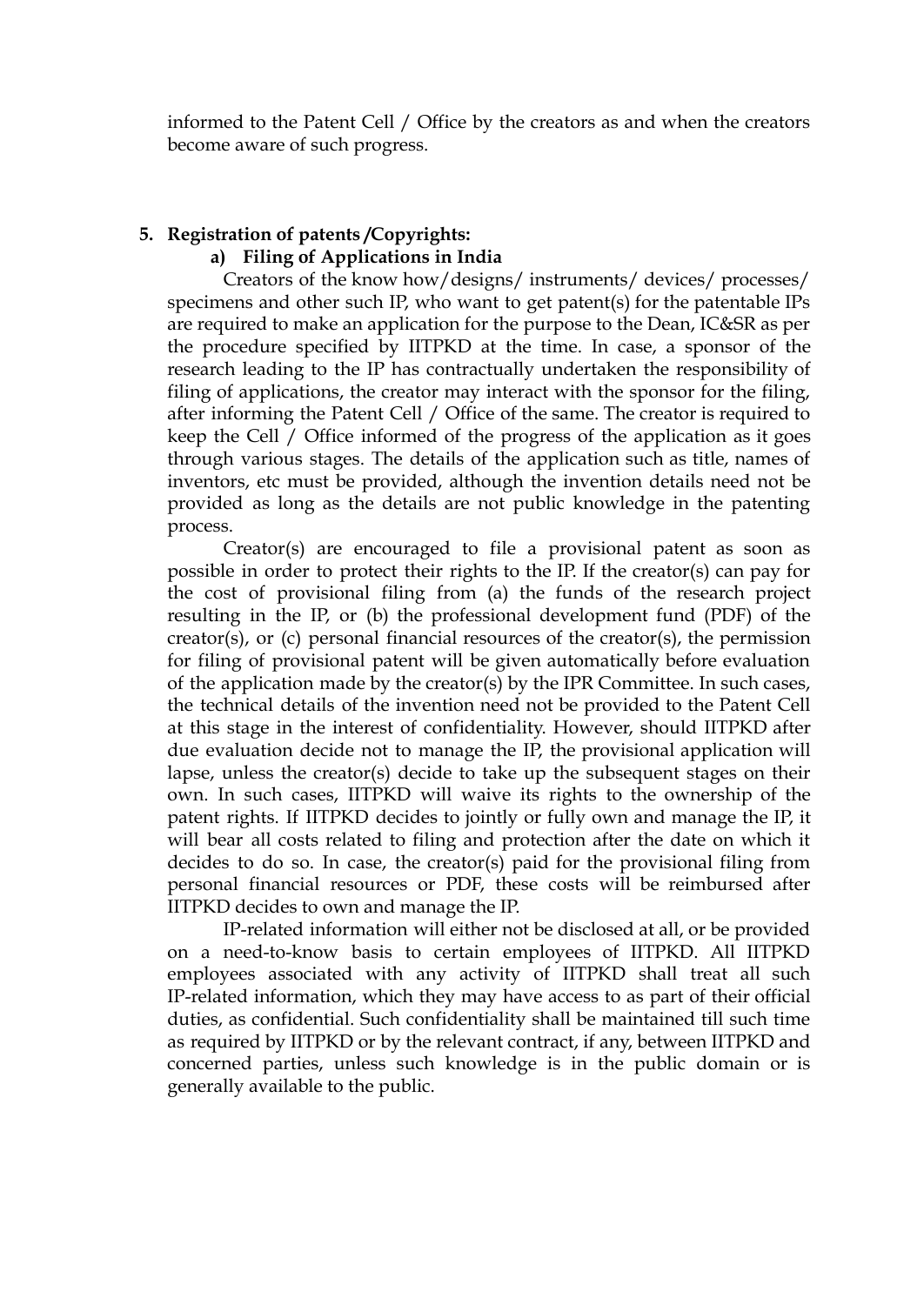#### **b) Filing of Applications in Foreign Countries**

IITPKD may consider requests for registration of Patents in foreign countries, based on the merit of the IP. Typically, the process to be followed in such cases is the filing of a provisional application, detailed evaluation of the commercial potential of the IP in the countries proposed for filing, filing of PCT application in case such potential is present, followed by national phase filing in the selected countries. During the time before the process reaches the national phase, the commercial potential will be continually assessed, and if at any time it appears that the commercial potential in a foreign country appears to be low, IITPKD may decide to not file in the particular country. During this period, the creator(s) are also encouraged to apply for financial support for international filing being provided by several ministries to public institutions. If IITPKD decides not to file such a patent in any foreign country, IITPKD may require that the patent be filed in the name of IITPKD without the requirement payment of fees or in its sole discretion, license the rights for the IP in that country to the creator(s) and permit the creator(s) to protect the IP in that country either on their own or in partnership with a sponsor. Any revenue accruing to the creator(s) as a result of exploitation of the rights licensed to the creator(s) in that country will be subject to the rules for sharing of revenue with IITPKD that are applicable to the creator(s) as per their employment / enrollment contracts. The creator(s) may seek reimbursement of the costs borne by them for protection of the IP in that country from the revenue prior to sharing with IITPKD. In case the patenting costs are borne by the sponsor of a research project as agreed upon in the contract / agreement, the Patent Cell only needs to be kept informed of the progress of the international patent application(s) through various phases such as PCT, national phases, etc. The sponsor may choose any legal firm of their choice for the filing. If IITPKD takes up the filing, the creator(s) are required to engage one of the legal firms approved for filing from time to time.

#### **6. Renewal of Patents**

IITPKD will pay the Patent Fees for the first seven years in all cases where the patent is taken by IITPKD. If it is a joint patent with a sponsoring agency the patenting costs may be equally shared. If the patent has been commercially exploited within the first seven years, IITPKD shall pay the Patent Fees for the remaining period of the life of the patent. If the patent has not been commercially exploited within the first seven years, IITPKD and the creator(s) shall share the subsequent installments of renewal fees on a 50:50 basis. The creator(s) are permitted to pay their share of the costs from their Professional Development Fund (PDF). If the creator does not show interest in such renewals, IITPKD can either continue maintenance of the patent by paying the fees for its full term or withdraw application for Patent protection at its discretion.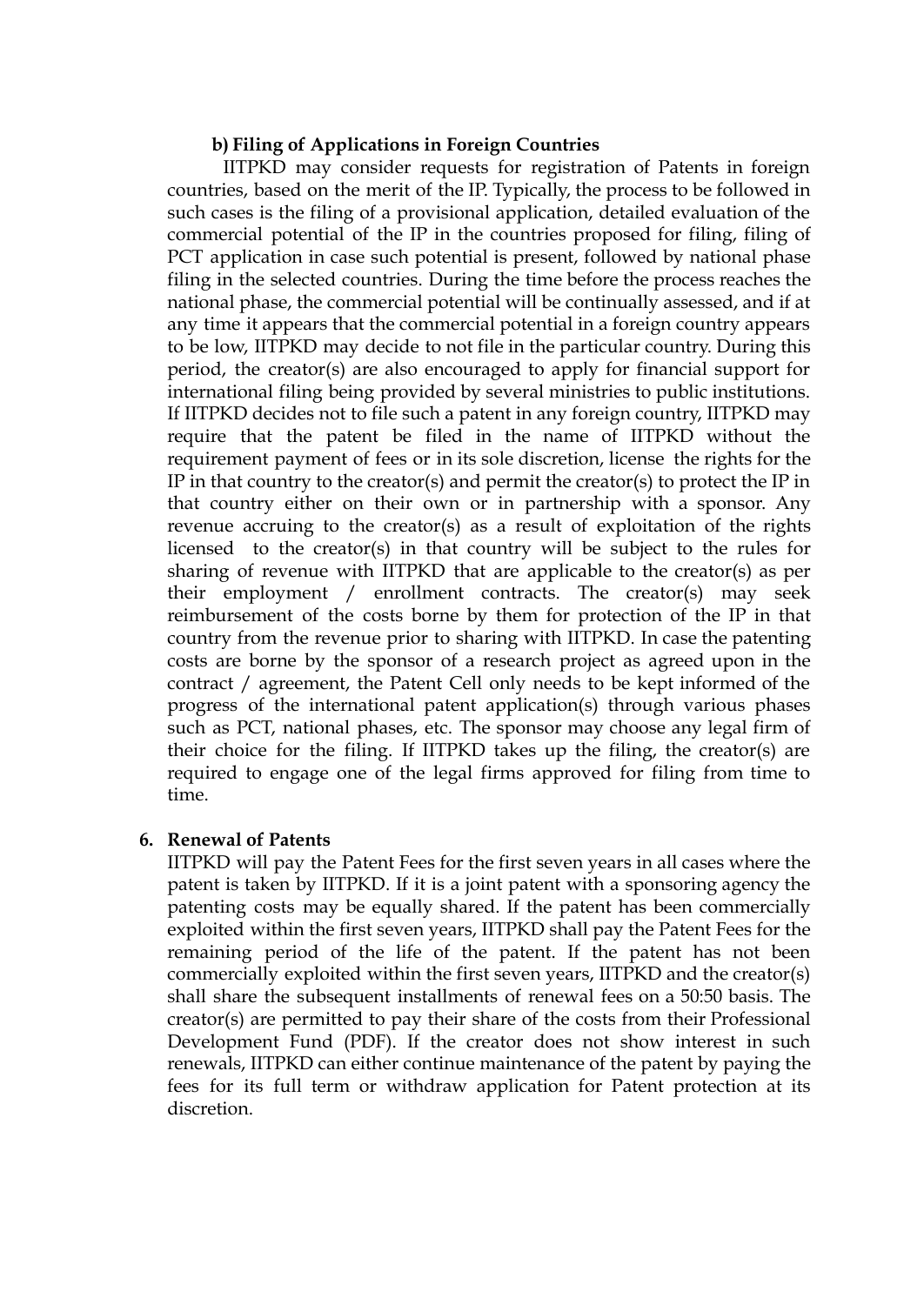## **7. Confidentiality of IP**

Every creator in the group as well as everyone involved in the protection process will not disclose the details of the IP to any person/organisation without prior written permission of IITPKD.

In case of thesis and other such written documents containing details of patentable IP, all measures to avoid attracting the public disclosure clause leading to denial of patent may be taken by creators. It is best if the creators make provisional patent filings before documenting the details of the IP in theses, papers and other documents.

## **8. Licensing of IP**

IITPKD, through its Patent Cell, or its agents, or the creator(s) may approach external agencies for licensing of IP owned by it. The type of license shall depend upon the nature of the IP. IIT Palakkad, being a Government of India funded IITPKD, encourages non-exclusive licensing. However, under certain exceptions, IIT Palakkad may consider granting an exclusive license upon terms that IITPKD sets out at its discretion. Due diligence, not limited to business plan, business model, milestones and usage plan of the IP in discussion and other relevant information as required, would be undertaken, in order to determine the type of licensing to be provided. Licenses are provided to a company and not to an individual. License may be limited to that particular IP in discussion and not to its enhancements or modifications. Licenses provided are subject to periodic review including the working status and accessibility / availability of the IP used. Based on the review of the licensing activities, IIT Palakkad reserves the right to extend, modify or terminate the type of existing license provided.

All agreements shall be signed by the Dean (IC&SR) and the creator(s) of the IP being transferred, on behalf of IITPKD.

In case of IP involving more than one creator, a coordinator from among the creator(s) shall be identified by the creators, for IP protection purposes. At this stage, all members of the group of creators shall sign a revenue sharing agreement for the IP being transferred. This revenue sharing agreement may be modified at any time on mutual consent among the creators and intimated to the Dean (IC&SR). Any conflict with regard to revenue sharing among the creators will be resolved by IITPKD which is binding on all the creators of the IP.

In case of both the creator(s) and external party(ies) requesting for the license of the same IIT Palakkad owned IP at the same time, preference for licensing may be provided to the creator (s) based on the nature of technology amongst other considerations. Irrespective of the license provided, IIT Palakkad retains the right for research exemption and experimental use for patents, design rights and under fair use of copyrights and trademarks on an IITPKD wide perpetual license towards its basic objective of academics and enhancing research. This will include the right to publish, use of technical data, the method, product and related services that has resulted from earlier research which has been licensed for the activities mentioned earlier.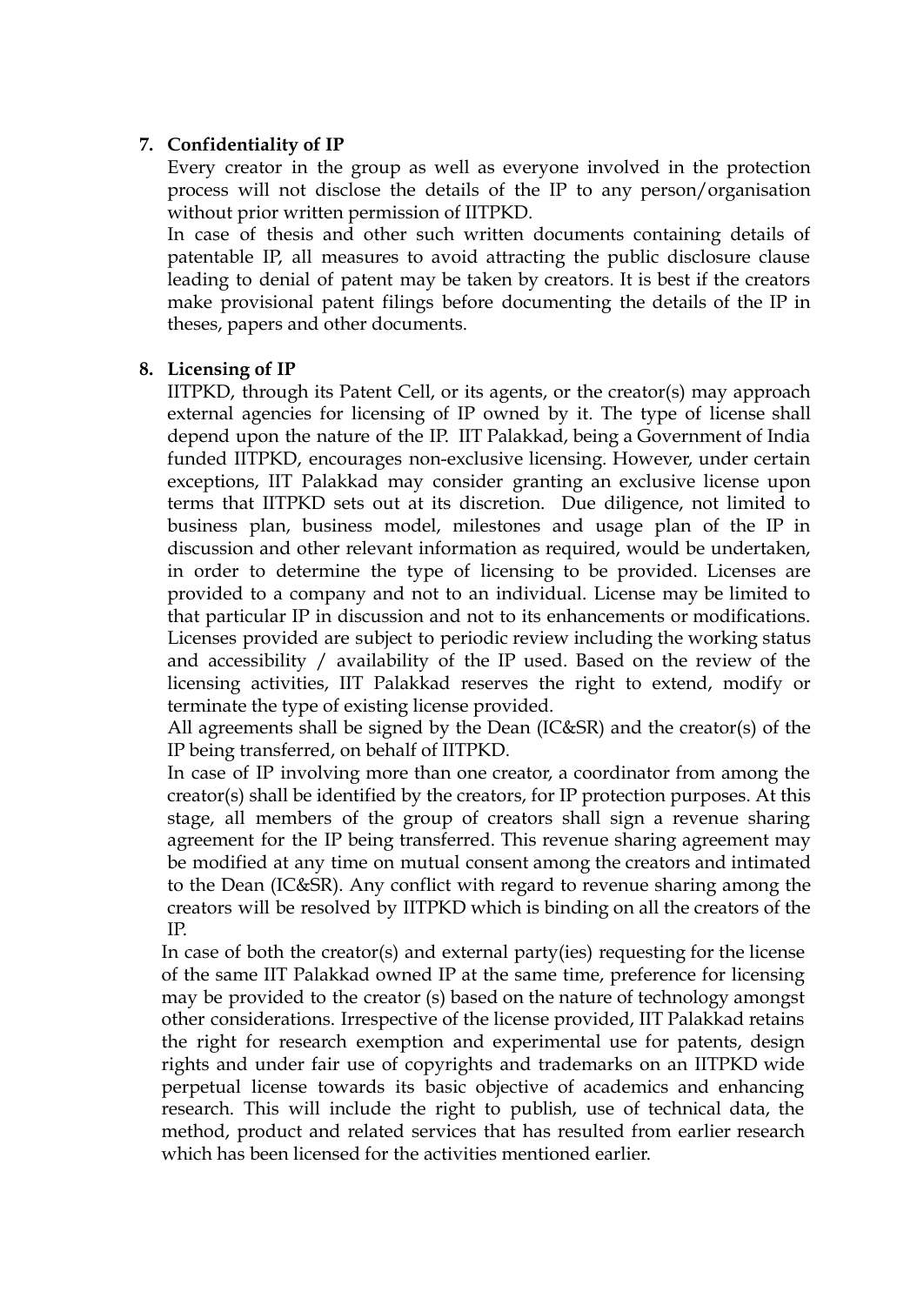It is to be noted that the IP generated would preferably be licensed and not assigned. IIT Palakkad reserves its march-in rights in the case of assigned IP. Any licensing done by IIT Palakkad will be on an as is where is basis.

In the case of inventions by its faculty / students / research scholars / other IIT Palakkad Personnel under lien / sabbatical / visit / internship, IIT Palakkad exercises the right to the access of such IP created for the sole purpose of academic work and research under research exemption and fair use, being conducted within its jurisdiction.

Any IP rights will be subject to the laws of the Government of India including but not limited to any compulsory licensing.

#### **9. Revenue sharing**

- a) The revenue shall be divided among the creators as per the prevailing IPR revenue sharing norms of IITPKD at the time of signing of the agreement. In case the patent filing and registration costs for one or more countries are not borne by IITPKD, IITPKD may permit the creator in writing to first deduct the costs incurred by the creator in this regard and in regard to maintenance of such patents from income accruing to the creator from the commercial exploitation of the patent in those countries. Excess income beyond such recovered costs will be shared with IITPKD as per the prevailing norms of IITPKD. Any MoU signed by IITPKD with the sponsoring agency based on which the IP is generated, or with any patent filing organization, may supersede provision under this clause.
- b) The creator(s) may upon approval of IITPKD start a new research project with the amount available to them from such revenue, i.e. the entire amount or a partial amount of the creators' share can be put into a new research project for further development on the patent topic or further research in a related area. On request by the creator(s), IITPKD will contribute an equal share, but the maximum share of such contribution by IITPKD will be limited to 50% of the revenue accruing to IITPKD.
- c) Any IP created by a faculty or researcher with any entity incubated or started by the Creator, shall be first disclosed to IITPKD. IITPKD will be entitled to examine if the IP would belong to IITPKD or such other entity at and may permit, upon its sole discretion for the IP to be licensed to the start up entity upon terms mutually agreeable.

#### **10. Exception in case of IP unrelated to official work**

Creator(s) may apply to IITPKD for permission to patent/license know-how to organizations by themselves, when such IP is not related to the official duties and roles of the creator in IITPKD. Such IP will typically be in an area totally unrelated to the professional expertise of the creator for which IITPKD has employed him/her. IPR Committee will examine the proposal and recommend whether or not the request by the creator(s) can be acceded to. If on the recommendations of the Committee the Director permits the creator(s) to own / protect / license the IP independently, the creators may be permitted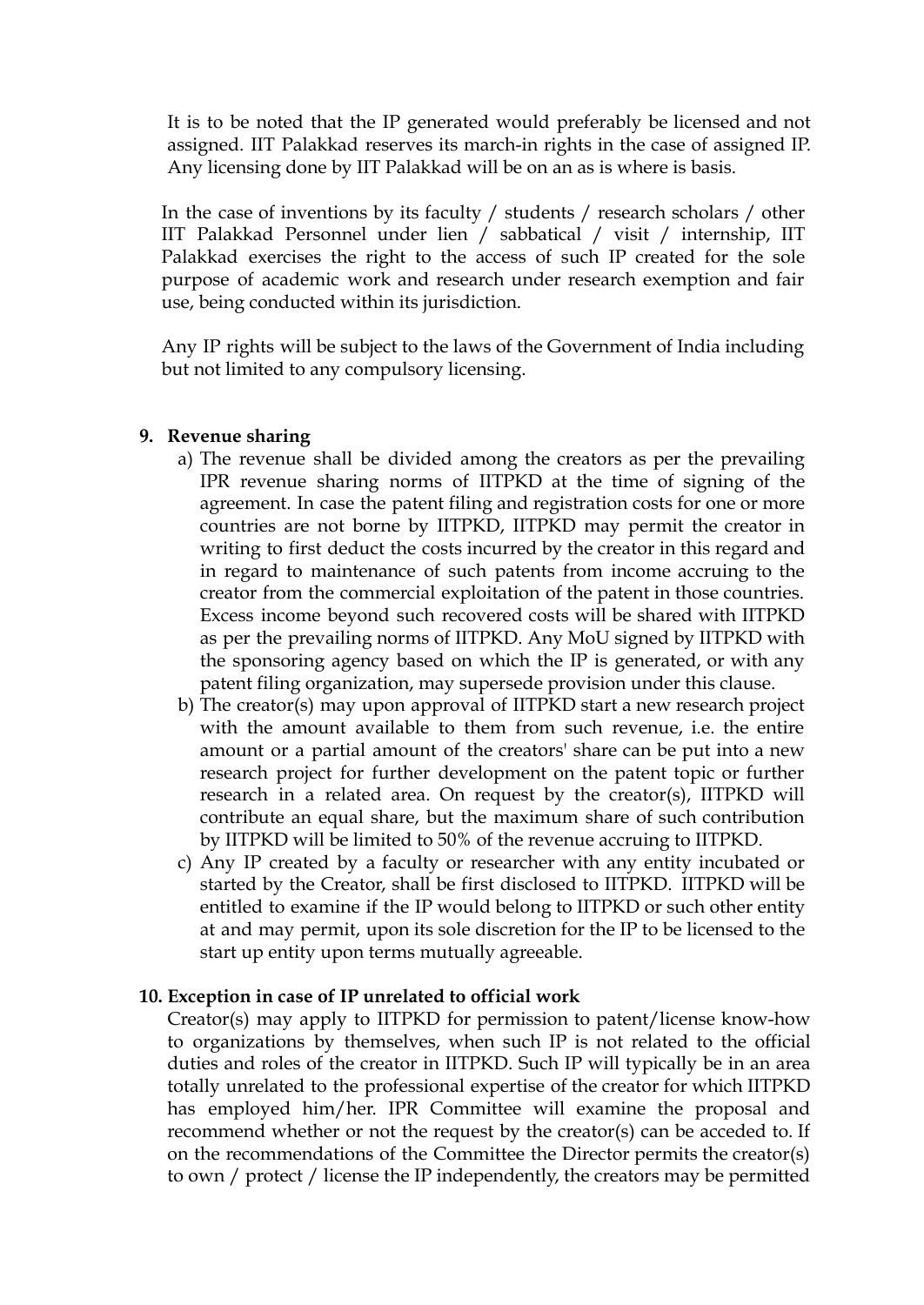to be the sole beneficiary of all earnings from such IP and no amount therefrom will be payable by the creator(s) to IITPKD.

# **11. Copyright**

- a) All Ph.D. / MS theses are to be copyrighted with a copyright note: © Indian IITPKD of Technology Palakkad (year). All rights reserved. The technical reports, review works, may also be copyrighted, if the author wishes to copyright.
- b) The author of a report may also request copyright on behalf of IITPKD, any other material such as B. Tech. and M. Tech project reports.
- c) While copyrighting the thesis it is the responsibility of the creator to ensure that the contents do not violate any copyright rules. If diagrams, tables and text are reproduced from any other copyrighted work, prior permission is to be obtained by the creators from the owner of the copyright document from where the material is taken.
- d) If information from some other sources are included, appropriate acknowledgement has to be given to this source, as per copyright law.
- e) Exceptions:
	- (i) The ownership of the copyrights by IITPKD in no way deprives the claims of the creators / authors to publish the contributions in scholarly and intellectual work, and their authority to improve, publish and propagate the work. When a journal that accepts a paper submitted by an employee/student requires copyright for the paper to be given to them before publishing the said paper, the employee/student may do so.
	- (ii) IITPKD may waive ownership of copyrights it owns in favour of the author(s), contributor(s) on request.
	- (iii) Students and scholars may be allowed ownership of the copyrights to their works provided
		- they do not result from works for which they had received financial or supervisory support of any form from or through IITPKD
		- the work does not include any material generated entirely or partially with the help of IITPKD facility or ongoing research programme or the intellectual input of any employee of IITPKD.

## **12. Computer Software**

a) A computer software may be patented, copyrighted or trademarked depending upon the IP Content. A Computer Software may be distributed by its creator to researchers / teachers / students in other institutions for research and teaching purposes only after obtaining appropriate undertaking from the recipient to the effect it will not be used for commercial purpose nor will it be transferred to any other party without explicit permission of the creator/IITPKD. This transfer does not liberate the software from IPR protection. The creator may decide to put IPR protectable software on public domain in the spirit of dissemination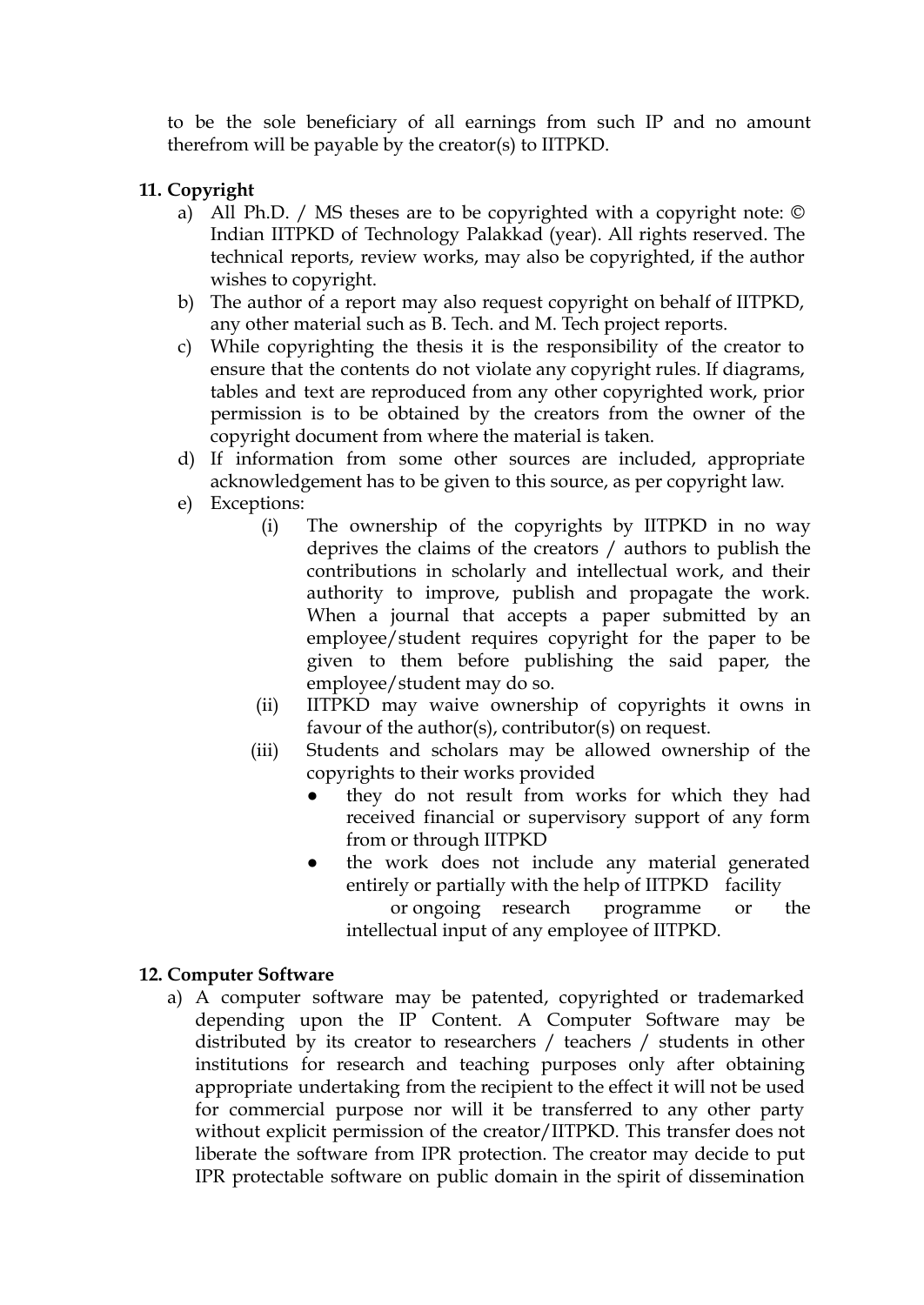of scientific knowledge or set standards or obtain scientific feedback from the users to advance the research. However, the creator is encouraged to protect IP of such software as per the usual procedure.

- b) The legal and IPR restrictions by the suppliers of the software in the use of all software procured by the creators shall be clearly understood and adhered to.
- c) IITPKD encourages incorporation of software without license restrictions in the research and development works undertaken by its employees / students since they do not restrict, constrain and impair IITPKD's right to develop and distribute the R&D work.
- d) Before copyright and patent for software ownership is sought for by creator(s) the terms and conditions are to be settled with the owners of the copyright to the original software platforms, based on which the new software may have been developed.

## **13. Publication based on IP**

- a) Faculty members, scientific staff, research scholars disseminate their creative work through publications for which they generally have unrestricted freedom. Publications constitute only a part of the body of knowledge generated. IITPKD policy is to encourage transfer and dissemination of knowledge in as complete a form as possible subjected to the following restrictions.
	- (i) In the case of publications based on externally sponsored work permission from the sponsoring agency may sometimes be contractually required. IITPKD's agreement with the sponsor usually requires that this permission may not be normally denied except so far as to protect any tangible IP which may be of commercial value or of security interest to the sponsor, and the sponsor will act within a reasonable time to give the permission to publish.
	- (ii) All publications based on sponsored projects shall also acknowledge the sponsor's support for the work reported in the publications.
	- (iii) All the contracted obligations have to be adhered to by the creators in the case of IP generated through sponsored work.
- b) In case of patentable IP, it is desirable to obtain the patent protection at least in the form of a provisional application before such an IP is either published or exchanged so that both academic and commercial value of the IP is protected.
- c) In order to protect the commercial value of an IP without affecting the exchange of information, a special confidentiality agreement may be signed between interacting parties before exchanging the information about any IP.